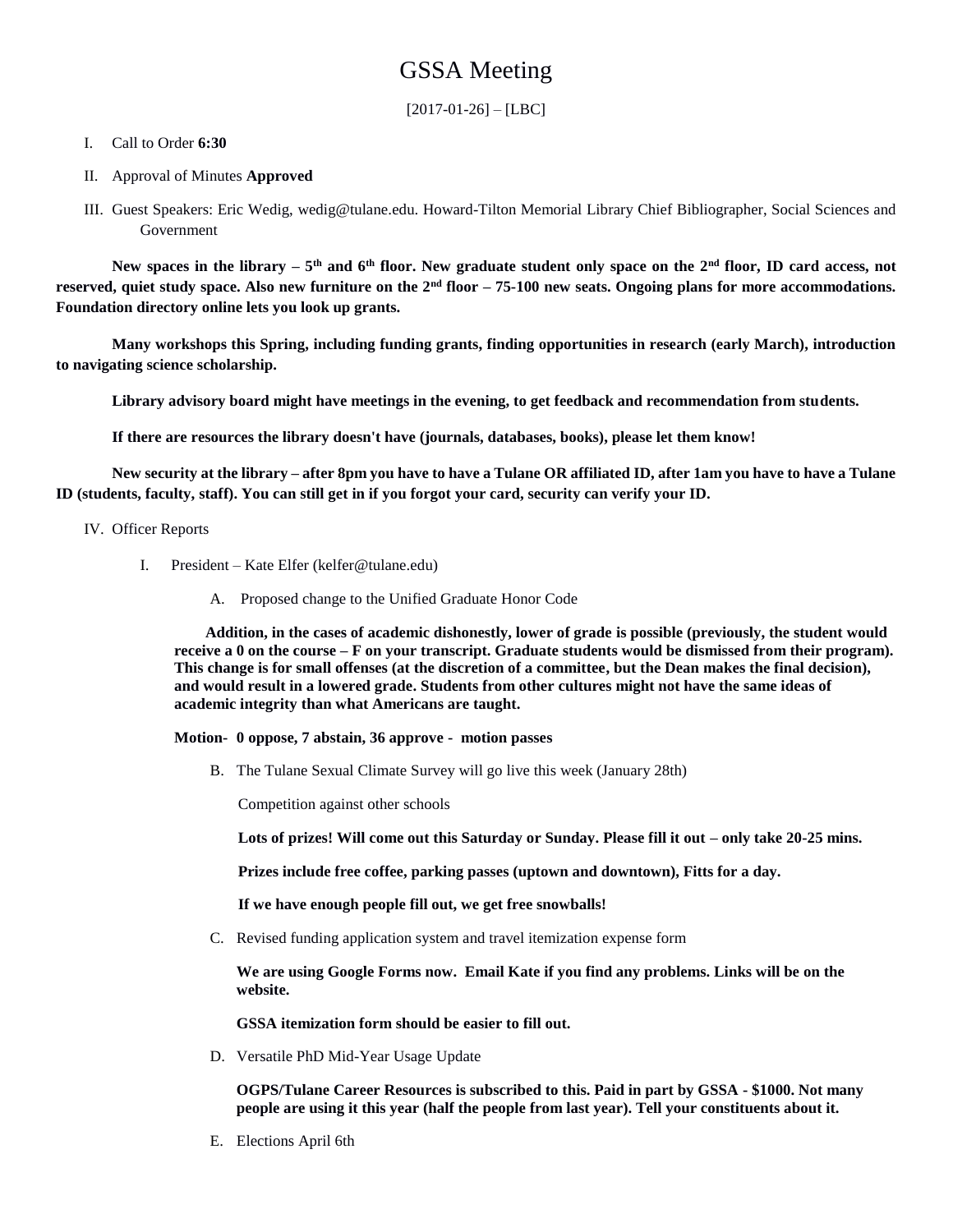**2 people have approached for joining the Eboard.**

**Sam is graduating – we need a new VP!**

**Paolo is taking apprentices**

**You can also follow Kate around!**

F. GSSA Faculty Awards Nominations – March  $8<sup>th</sup>$  – can be emailed to Sam or Kate

**Forward the email that was sent to GSSA rep list serve to your constituents. We need more nominations (currently have 2).**

G. Environmental Law Summit

**We need votes by tomorrow 8am!**

**Top choices are Shark Week (sponsor fully) and Presidential Administration (sponsor in part).** 

**The summit wants more help – GSSA members can help organize it. Email Sam if anyone is interested!**

- III. Vice President Sam Lantz (slantz@tulane.edu)
	- A. Trivia: February 16, March 23, April 20. (No Jan trivia)
	- B. Rock 'N Bowl: February 8th

**RSVP is full – if you still want to go, email Sam and you will be put on a waitlist. Good chance everyone who wants to go will be able to go. If you volunteered to help check people in, Sam will send you an email soon. Includes food, wine and beer, and bowling.**

- C. Crawfish Boil: April 21
- D. Donut Days Spring 2017 next Feb 16, 9am-11am

**They are having speakers come, instead of reorientation. Seems successful so far (insurance came this morning, many people asked questions one-on-one). Schedule will be put online soon.** 

IV. Treasurer – Paolo Suating

#### **Office hours Monday, 1-3pm in the SOC**

A. Amount remaining pre-requests

**We only have \$6300 left for the rest of the year. We will be dipping in our reserve ahead of schedule.**

**Once money is approved, it is assumed that all of that is gone. Almost all the money asked for is used.**

B. Event Requests

| <b>Department</b> | <b>Event Title</b>            | Date             | Amount<br><b>Requested</b>              |
|-------------------|-------------------------------|------------------|-----------------------------------------|
| <b>CELL</b>       | Feb. Dine and Discuss         | 13 February 2017 | \$60.00                                 |
| <b>CHEM</b>       | Department Meeting            | 01 February 2017 | \$80.00                                 |
| <b>CHEM</b>       | Department Meeting            | 05 April 2017    | \$80.00                                 |
| <b>EEB</b>        | Jan. Graduate Student Meeting | 31 January 2017  | \$120.00<br>$(\text{previously } $150)$ |
| <b>EENS</b>       | <b>ESGA Monthly Meeting</b>   | 01 February 2017 | \$150.00<br>$(\text{previously } $175)$ |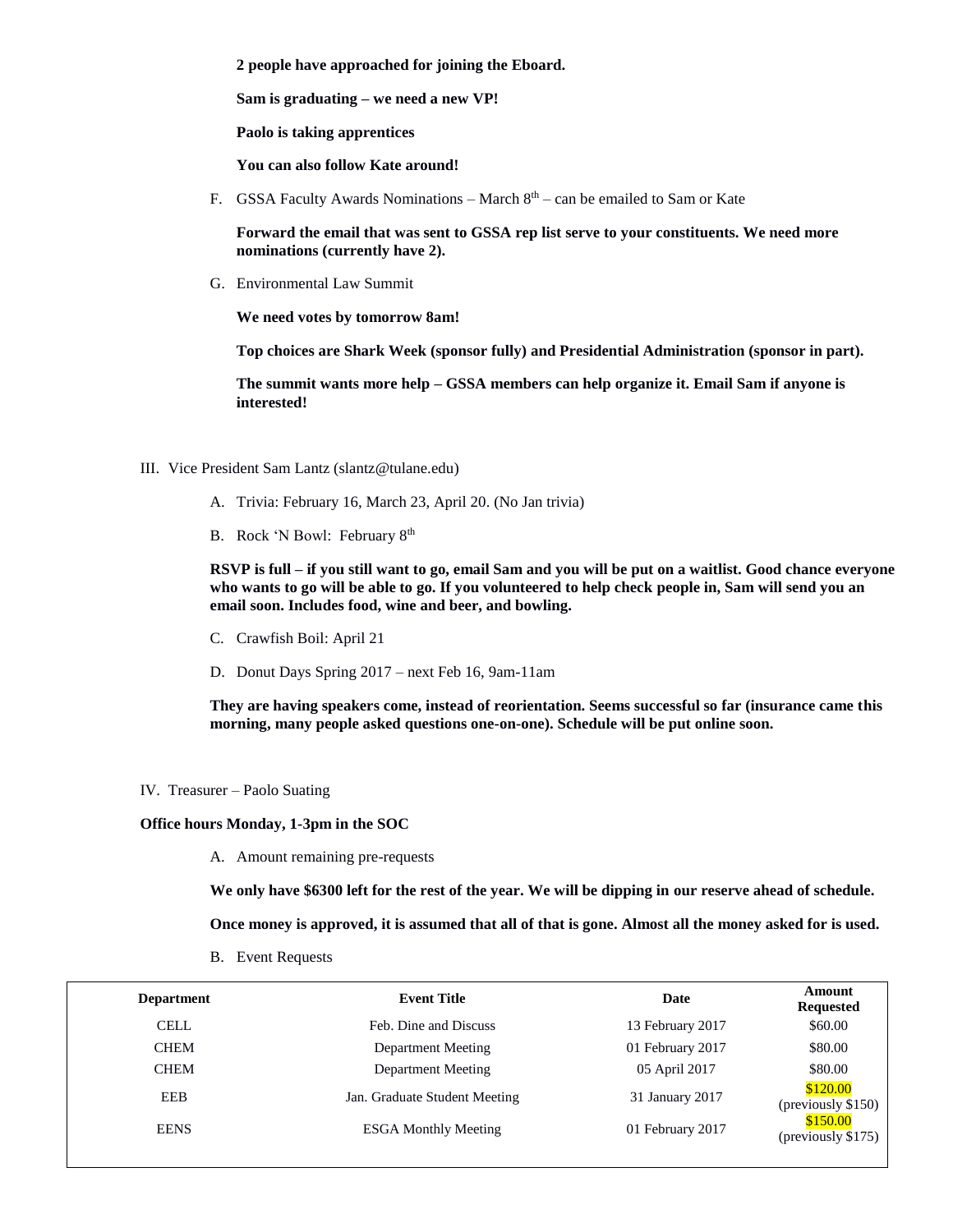| <b>EENS</b> | <b>ESGA Monthly Meeting</b>               | 15 February 2017 | \$150.00<br>(previously \$175)   |
|-------------|-------------------------------------------|------------------|----------------------------------|
| $FR*$       | ADEEFF Spring 2017 Dat Dog Freret         | 11 February 2017 | \$100.00<br>(previously \$150)   |
| $FR*$       | <b>ADEEFF Spring 2017 Meetings</b>        | 15 February 2017 | \$75.00<br>(previously \$100)    |
| <b>MATH</b> | Graduate Student Colloquium               | 31 January 2017  | \$60.00                          |
| <b>MATH</b> | Graduate Student Colloquium               | 07 February 2017 | \$60.00                          |
| <b>MATH</b> | Graduate Student Colloquium               | 14 February 2017 | \$60.00                          |
| <b>MATH</b> | Graduate Student Colloquium               | 21 February 2017 | \$60.00                          |
| <b>MATH</b> | Graduate Student Colloquium               | 07 March 2017    | \$60.00                          |
| <b>MATH</b> | Graduate Student Colloquium               | 14 March 2017    | \$60.00                          |
| <b>MATH</b> | Graduate Student Colloquium               | 21 March 2017    | \$60.00                          |
| <b>MATH</b> | Graduate Student Colloquium               | 04 April 2017    | \$60.00                          |
| <b>MATH</b> | Graduate Student Colloquium               | 11 April 2017    | \$60.00                          |
| <b>MATH</b> | Graduate Student Colloquium               | 18 April 2017    | \$60.00                          |
| <b>MATH</b> | Graduate Student Colloquium               | 25 April 2017    | \$60.00                          |
| <b>MATH</b> | End-of Semester Celebration               | 02 May 2017      | \$120.00                         |
| <b>NSIP</b> | <b>DUNK</b> Meeting                       | 27 January 2017  | \$0.00                           |
| <b>NSIP</b> | <b>DUNK</b> Meeting                       | 10 February 2017 | \$0.00                           |
| <b>PHYS</b> | Graduate Student Welcome Back             | 27 January 2017  | \$250.00                         |
| <b>ANTH</b> | <b>Anthropology Graduate Meeting</b>      | 22 February 2017 | \$100                            |
| <b>CCC</b>  | Sites of Resistance: From Local to Global | 09 March 2017    | \$200.00<br>(previously<br>1,000 |
|             |                                           | <b>Total:</b>    | \$2,145.00                       |

### **\*Things that were changed from original agenda are highlighted in yellow above.**

**If you want to join the budget committee, email Paolo.**

**There's always been a discrepancy on how much money is spent for meetings across departments. It's possible to cap how much department meetings should request per person. Thoughts for the future.** 

**No rep from neuroscience was here.** 

**Motion to remove 1st neuroscience meeting (27 January 2017) and table 2nd neuroscience meeting (10 Feb 2017) – 0 oppose, 2 abstain, 41 approve – motion passes**

**Motion to vote on all events that was presented as a slate (except neuroscience and CCC event) 2 opposed, 4 abstain, 37 approve – motion passes**

**Motion to approve funding – 0 opposed, 1 abstain, 42 approve – motion passes**

| Item                 | Units  | Cost         | Total                    |
|----------------------|--------|--------------|--------------------------|
| Reception Room       |        | 200.00<br>\$ | 200.00                   |
| Auditorium           |        | 100.00<br>S  | 100.00<br>\$             |
| Staff                |        | 50.00        | 100.00                   |
| Security             |        | 50.00<br>ъ   | 50.00<br>\$              |
| Printing/Advertising |        | 200.00       | 200.00<br>S              |
| Reception            |        |              | $\overline{\phantom{0}}$ |
| Lunch                | 100    | 10.00        | 1,000.00                 |
| <b>Breakfast</b>     | ↑<br>∠ | 100.00       | 200.00                   |
|                      |        |              | $\overline{\phantom{0}}$ |
| Symposium            |        |              | $\overline{\phantom{0}}$ |
| Beverages            |        | 300.00<br>\$ | 300.00                   |
| Food                 |        | 300.00       | 300.00<br>\$             |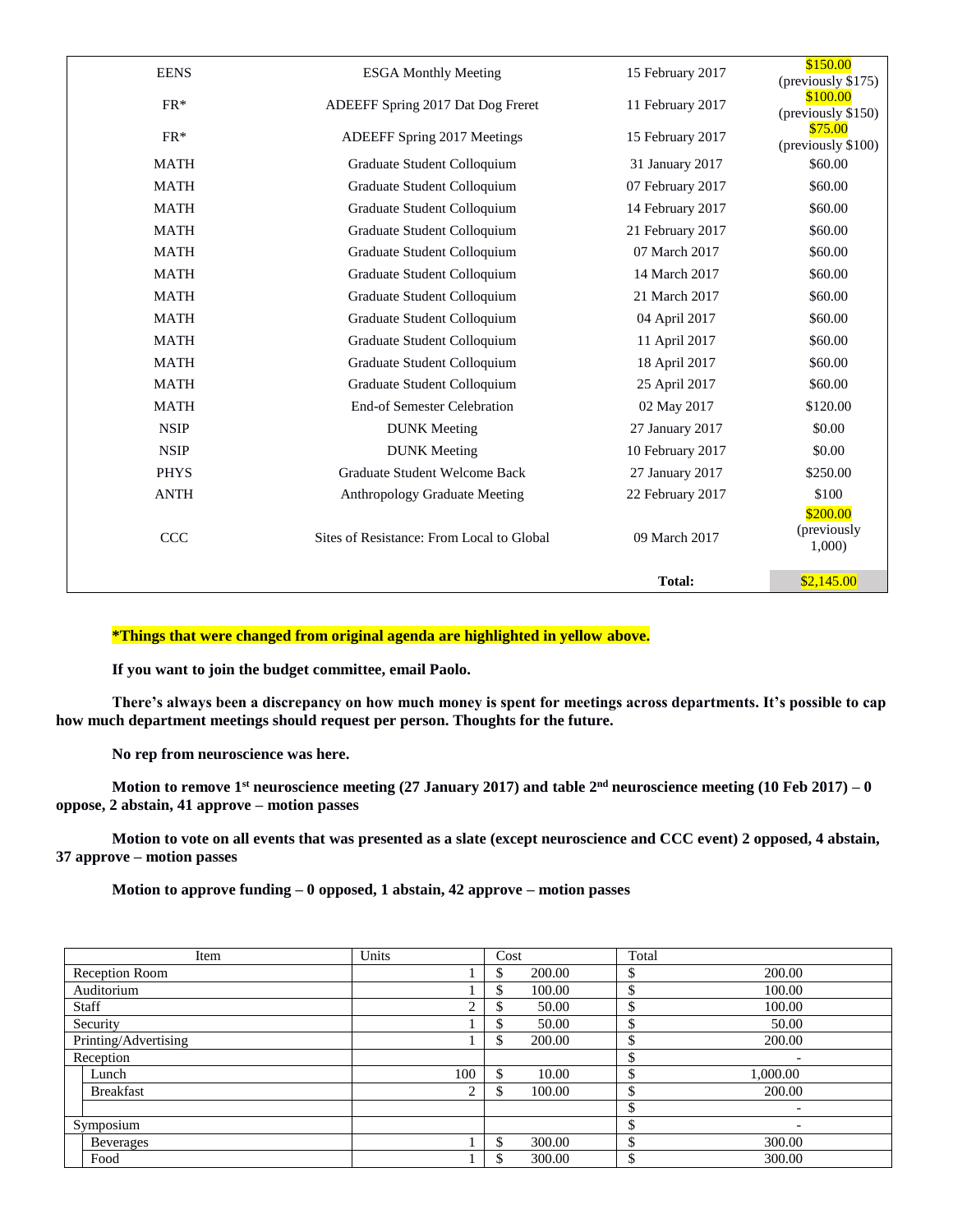| Travel                                | 350.00 | 350.00 |
|---------------------------------------|--------|--------|
| Accomodations                         | 160.00 | 480.00 |
| <b>Honorarium (GSSA Request Item)</b> | 000.00 |        |

**Motion to reduce CCC honorarium request to \$200 – 0 oppose, 4 abstain, 39 approve – motion passes Motion to approved CCC funding at \$200 – 0 oppose/abstain, 43 approve – motion passes**

- V. Secretary Lydia Crawford (lcrawfo2@tulane.edu)
	- A. GSAPS Constitution

**Motion to approve constitution – 0 oppose, 1 abstain, 42 approve – motion passes**

**Motion to welcome GSAPS to GSSA – 0 oppose, 1 abstain, 42 approve – motion passes**

#### IV. New Business

#### A. **No new business**

#### V. Old Business

A. Continue sending shuttle issues to Kate Elfer or Nick Fears

#### **Announcements:**

**A. LAGO Graduate Student Conference January 27-29 – GSSA funded the keynote speaker**

**B. Volunteers are needed for several upcoming volunteer events: BATS, Science Fair, and High School Robotics. Science and Non-Science degrees are welcome in different positions. Talk to Kate if you are interested!**

#### VI. Adjournment **8:11pm**

VII. Additional Document:

#### **Unified Graduate Honor Code**

#### 5. Administrative Disposition

If the accused student (or students) in the case informs the Associate Dean that she or he plans to plead guilty, the accused student may waive the hearing and the penalty for violating the Code will be a grade of WF for major offenses **or a lowering of the grade for minor offenses**, as determined by the Dean. No honor board probation will be added to these penalties. The student must also sign a statement acknowledging the violation and the penalty, and in the case of a Code Violation involving multiple students, the signed statement will become part of the record in the hearing for any of the other students who do not plead guilty. A student may elect this option only if he or she has no prior convictions and if the violation, in the opinion of the Associate Dean, would not be likely to result in suspension from Tulane if the student were to appear before a hearing panel. Administrative disposition of the case will appear in the student's file as a violation of the Code.